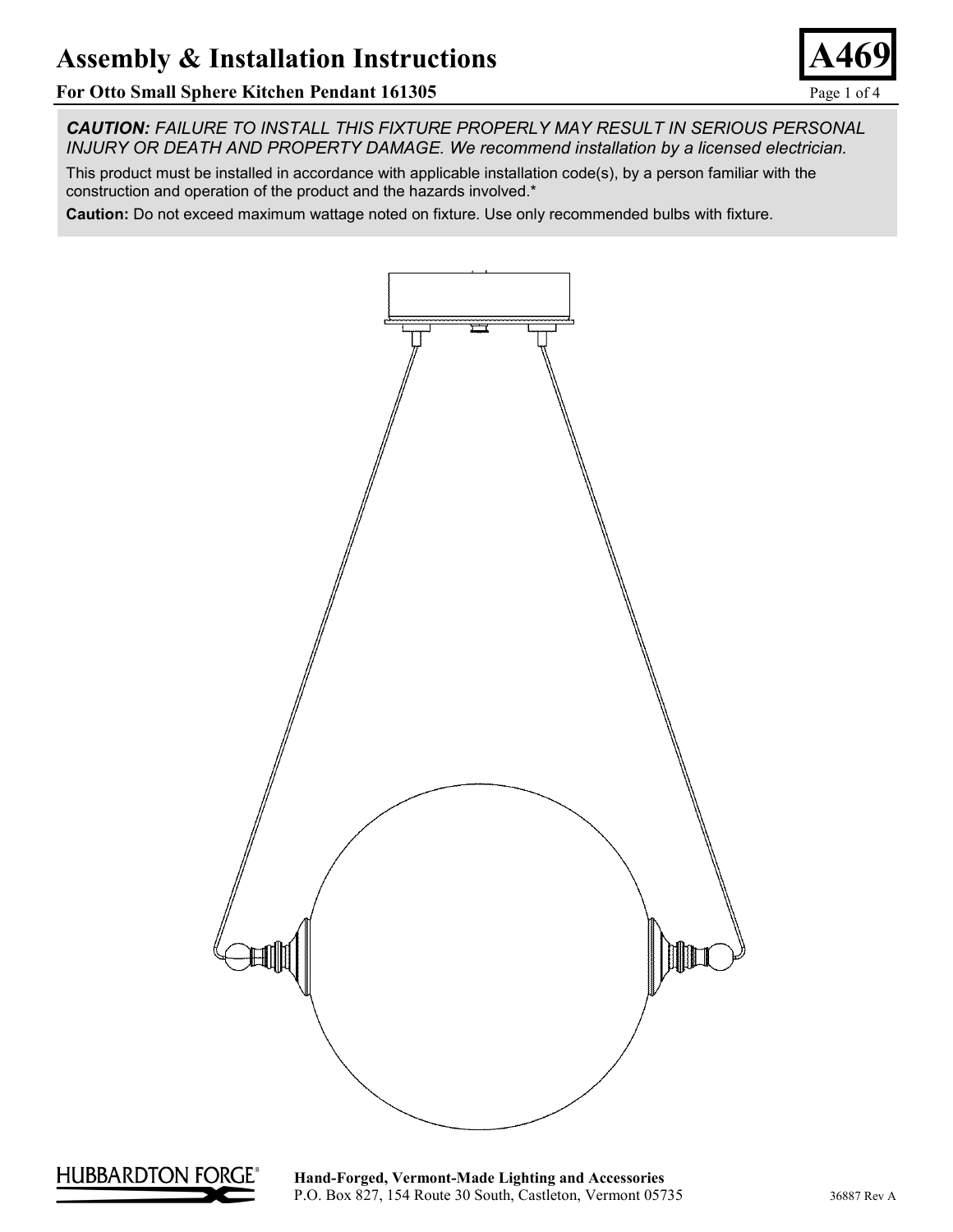**For Otto Small Sphere Kitchen Pendant 161305** Page 2 of 4

## **Component Parts**

| A            | Crossbar                       |
|--------------|--------------------------------|
| B            | <b>Nipple</b>                  |
| C            | <b>Ground Screw</b>            |
| D            | <b>Lock Nut</b>                |
| E            | <b>Fixture</b>                 |
| $\mathbf F$  | Knob                           |
| G            | <b>Supply / Support Cables</b> |
| H            | Bulbs (2) (Included)           |
| I            | <b>Glass Tube</b>              |
| $\mathbf{J}$ | <b>Mesh Tube</b>               |
| K            | <b>Glass Globe</b>             |



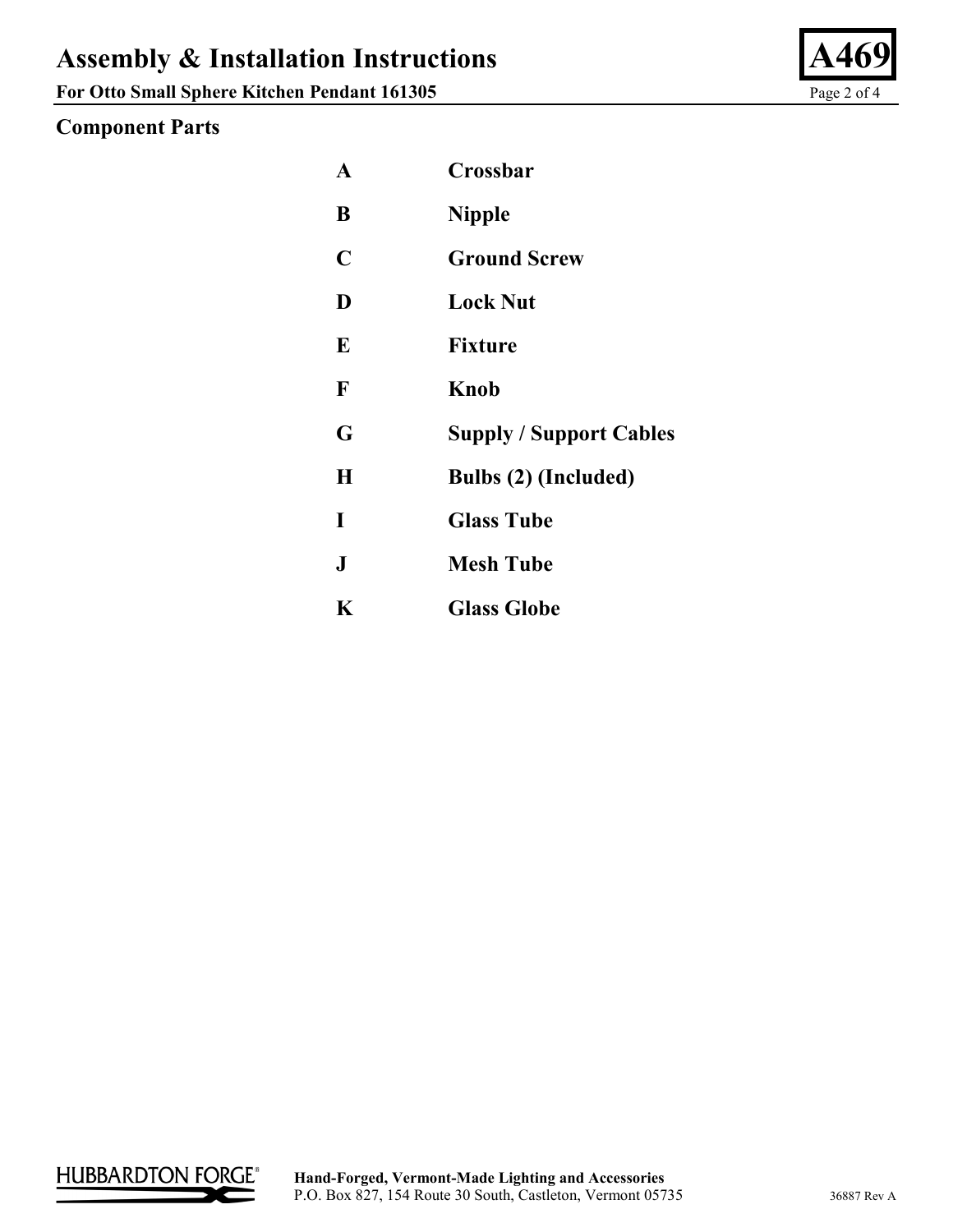### **For Otto Small Sphere Kitchen Pendant 161305** Page 3 of 4

#### **To Install Fixture** *(Figure 1)*

#### **Caution: Be sure power is off at the main breaker box prior to installation**

- 1. Carefully unpack the fixture from the carton.
- 2. Knob (F) is shipped installed on nipple (B). Remove knob (F) from nipple (B) and retain for later use.
- 3. Screw nipple (B) into crossbar (A).
- 4. Spin nut (D) onto nipple (B), leave it loose.
- 5. Using two machine screws (not provided), fasten the crossbar (A) to the electric box. *Note: A new electric box comes with screws. When replacing a fixture, retain the existing screws for use with the new fixture.*
- 6. Adjust the length of threaded nipple (B) in crossbar (A) so that the knob (F) will hold the fixture (E) tightly against the ceiling. When the correct adjustment is established, tighten lock nut (D) against crossbar (A) to hold adjustment.
- 7. Hold fixture close to ceiling and using suitable wire connectors (not provided) connect fixture wires to supply wires (white to white, black to black). Attach a pigtail lead to crossbar ground screw (C). Connect all ground wires (bare copper or green to bare copper or green). **Caution:** Make sure wire

connectors are twisted on securely, and no bare wire is exposed.



*8.* Slide fixture (E) over nipple (B) and secure with knob (F). Be sure nipple (B) is fully seated in knob (F).

**HUBBARDTON FORGE** 

#### **Hand-Forged, Vermont-Made Lighting and Accessories** P.O. Box 827, 154 Route 30 South, Castleton, Vermont 05735 36887 Rev A

 *(continued)*